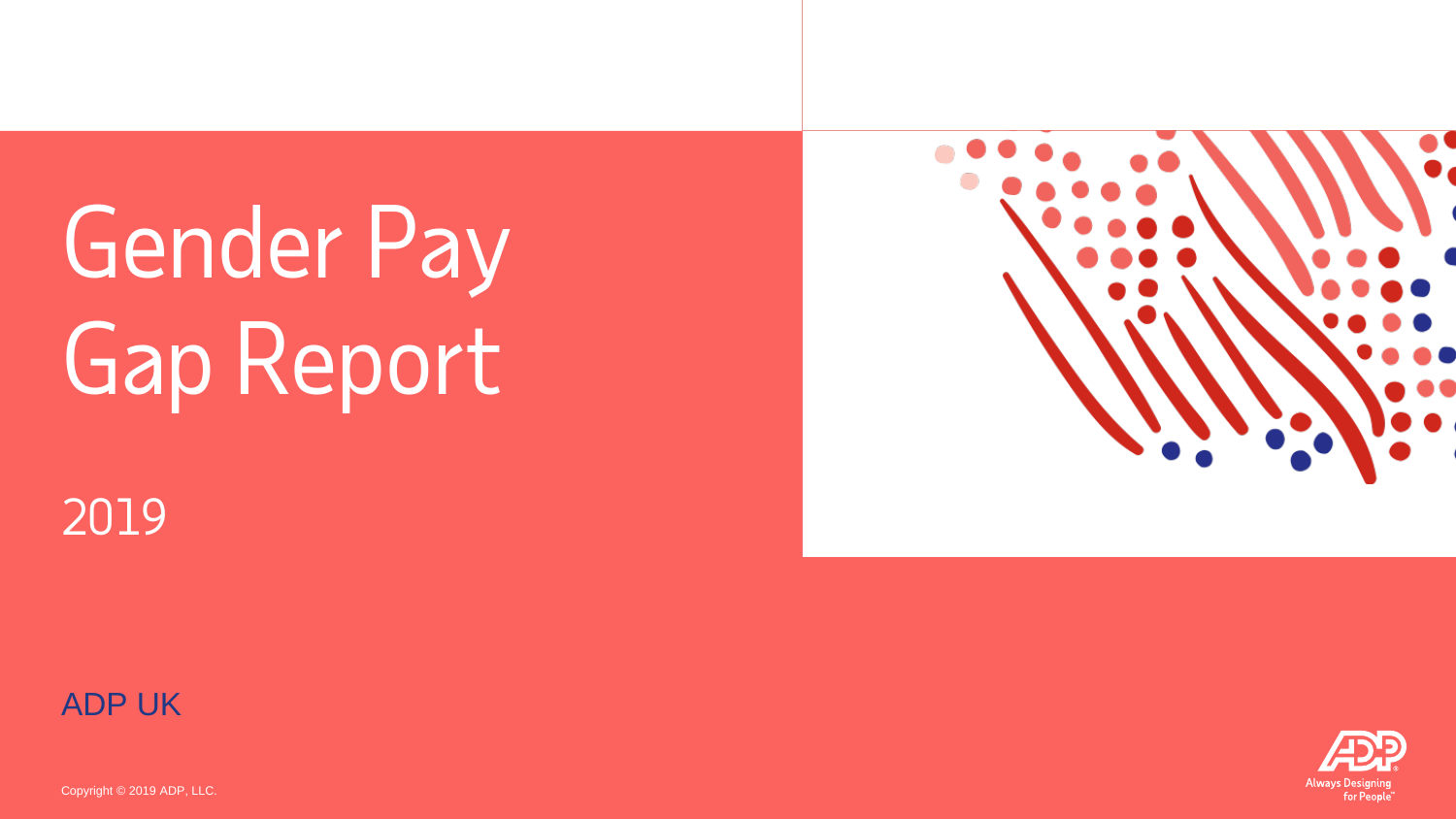## 2019 Gender Pay Gap Results



Our bonus median gap reduced by 2.3% and the bonus mean gap reduced by 0.6% compared to 2018.The median pay gap reduced by 1.7% and the mean pay gap increased slightly by 0.3%. We recognise that our gender pay gap results are largely driven by the higher proportion of men in sales, technology and senior executive roles. ADP is focused on improving female representation in these areas. We firmly believe that these gaps do not indicate pay inequity between men and women.

#### **Jeff Phipps, UK General Manager**

Last year I spoke with pride at achievements ADP have made with regard to female representation at both manager and leader of leaders positions and whilst progress is slow it does continue in the right direction. The areas we continue to face the biggest challenges are technology, sales & marketing and executive leadership as the UK is home to a number of our international senior executives. Our discussions with and surveys of our female associates indicate that our culture and leadership behaviours reflect our goal to reach not just equality, in terms of gender pay, but that our organisational make-up reflects our community and eliminates a pay gap across all measures of diversity. I also believe that ADP should find organic solutions such as leveraging the apprenticeship levy in addition to the other initiatives we have place to create new career paths to address this problem. It is clear to me that hoping for more technology students to be female is not an answer and hiring female executives from other companies is not the answer. If we are serious and true to our values then we must play a central part of solving this and we must do everything in our power to accelerate. As required by the regulation, I confirm the data reported is accurate.

Copyright © 2019 ADP, LLC. Jeff Phipps

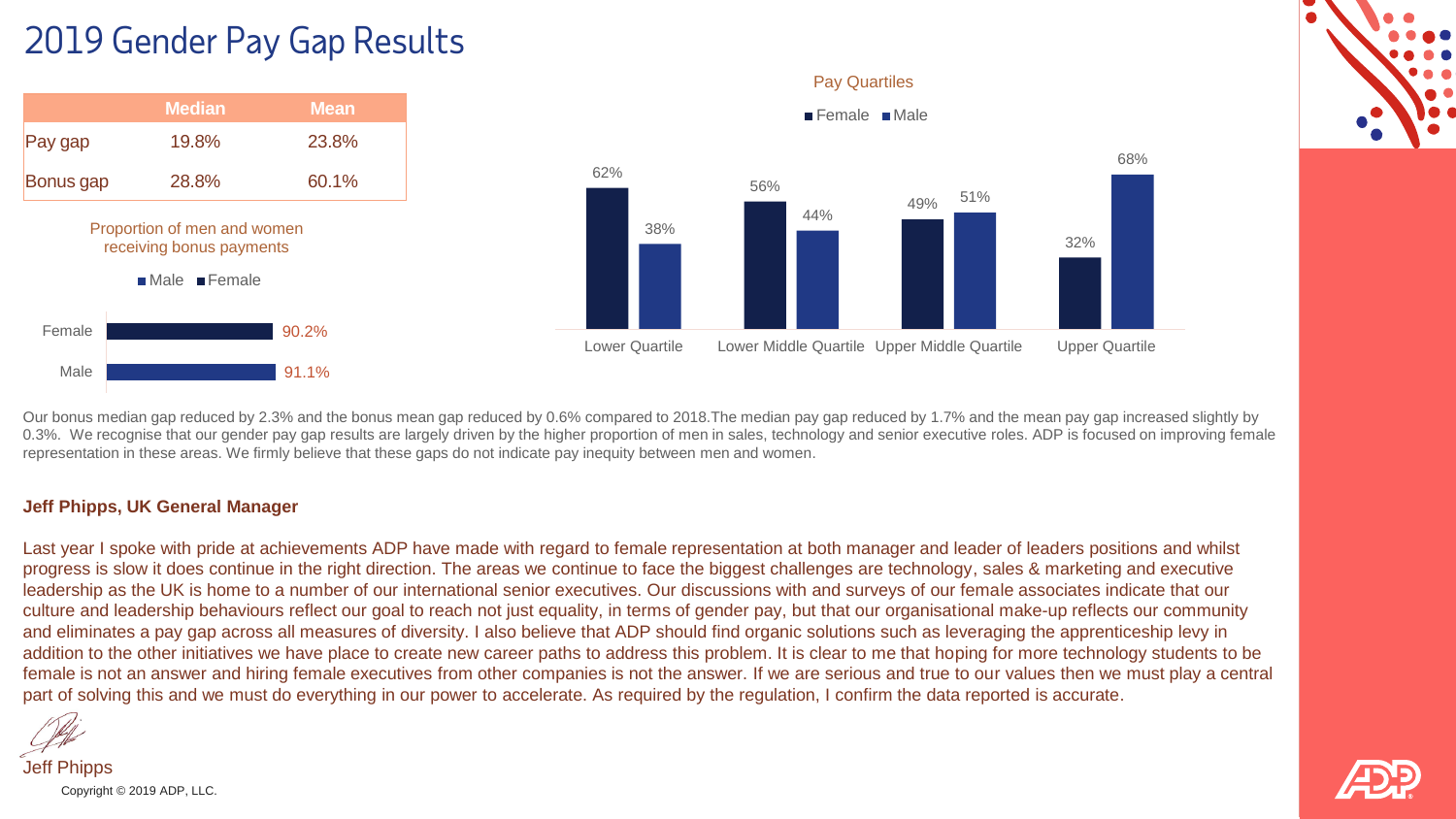## Key Metrics



Gender split by job family



#### ADP UK gender split

■ Female Male





- We have more females in managerial positions compared to previous years.
- We are committed to building strong female talent pipelines in sales, technology and leadership roles.